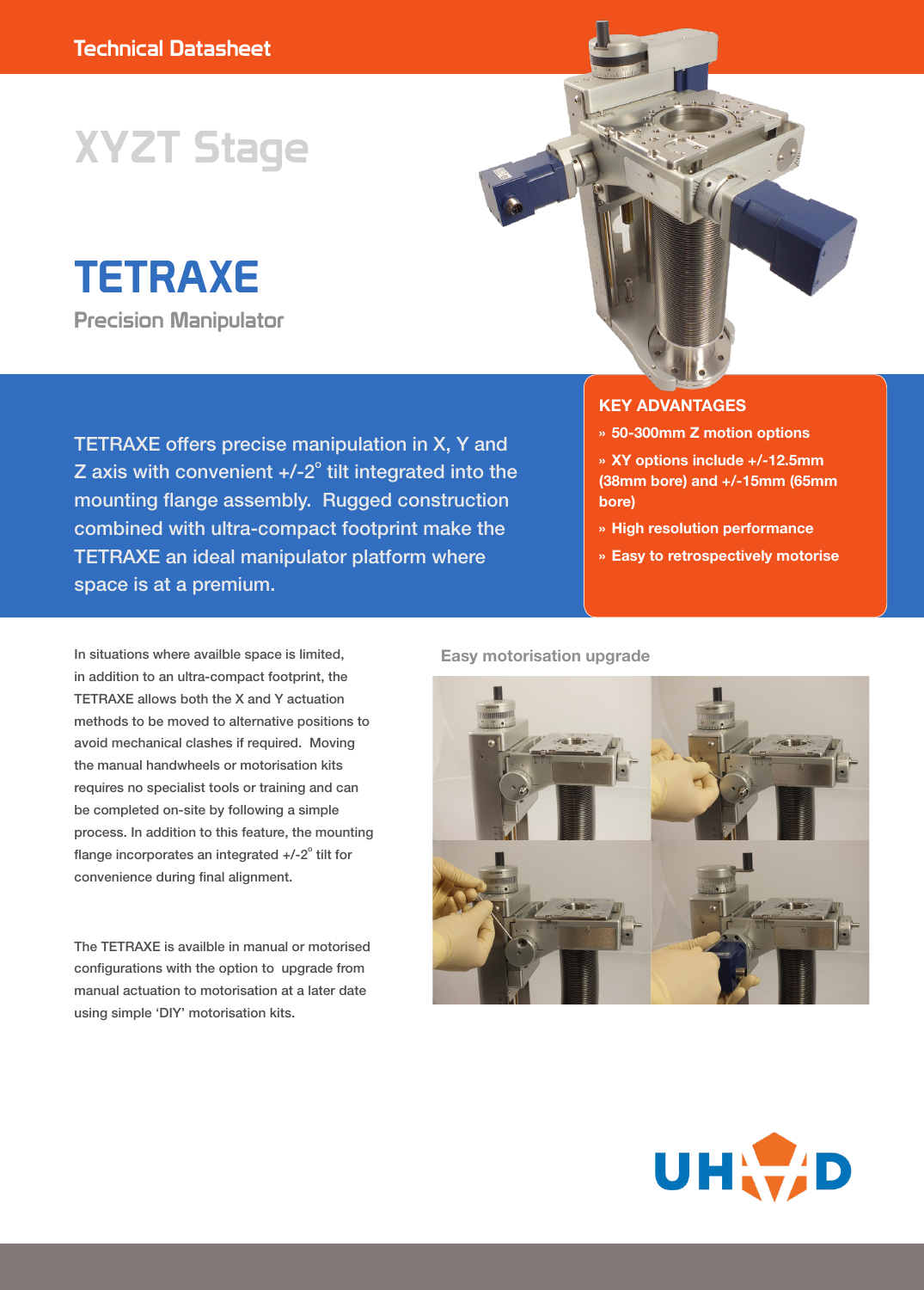

# **TETRAXE Technical Data**

| <b>SPECIFICATION</b>                             | TTX40-40                                                                                                                                                     | <b>TTX40-100</b>                                                             |  |
|--------------------------------------------------|--------------------------------------------------------------------------------------------------------------------------------------------------------------|------------------------------------------------------------------------------|--|
| Travelling flange size                           | CF40 (2 3/4") metric tapped straddled and In line                                                                                                            | CF40 (2 3/4") metric tapped straddled and In line                            |  |
| Standard fixed flange size                       | CF40 (2 3/4") clear holes straddled or in-line                                                                                                               | CF (6") clear holes straddled or in-line                                     |  |
| <b>Additional Ports</b>                          | n/a                                                                                                                                                          | 4 off CF16 ports on fixed flange                                             |  |
| Flange tilt                                      | $+/-2$ degrees                                                                                                                                               | $+/-2$ degrees                                                               |  |
| Clear bore                                       | 39mm                                                                                                                                                         | 39mm                                                                         |  |
| Max axial load on travelling flange              | 200N                                                                                                                                                         | 200N                                                                         |  |
| Maximum cantilevered moment                      | 10 Nm                                                                                                                                                        | 10 Nm                                                                        |  |
| Flange parallelism change on evacuation          | <2 mrad                                                                                                                                                      | <2 mrad                                                                      |  |
| <b>Resolution Z axis</b>                         | 0.002mm<br>0.002mm                                                                                                                                           |                                                                              |  |
| Micrometer resolution X & Y axis                 | $0.001$ mm                                                                                                                                                   | $0.001$ mm                                                                   |  |
| <b>Bakeout temperature</b>                       | 250°C with motors removed                                                                                                                                    | 250°C with motors removed                                                    |  |
| Max probe diameter                               | 13.0mm<br>(for max. X or Y)                                                                                                                                  | 13.0mm<br>(for max. X or Y)                                                  |  |
| X & Y Stroke to hard stops                       | $+/-12.5$ mm                                                                                                                                                 | $+/-12.5$ mm                                                                 |  |
| Vectorial Stroke to hard stops                   | $+/-17.7$ mm                                                                                                                                                 | $+/-17.7$ mm                                                                 |  |
| X & Y Stroke to limit switches                   | $+/-12.5$ mm                                                                                                                                                 | $+/-12.5$ mm                                                                 |  |
| Vectorial Stroke to limit switches               | $+/-17.7$ mm                                                                                                                                                 | $+/-17.7$ mm                                                                 |  |
| Leadscrew pitch X & Y axis                       | 0.5 <sub>mm</sub>                                                                                                                                            | 0.5 <sub>mm</sub>                                                            |  |
| Stepper motor option X & Y axis                  | 17 frame 4 wires 1.8A / phase                                                                                                                                | 17 frame 4 wires 1.8A / phase                                                |  |
| Stepper option                                   | AS4118L1804 pre wired to M12 connector                                                                                                                       | AS4118L1804 pre wired to M12 connector                                       |  |
| Stepper motor maximum<br>linear speed X & Y axis | 5mm/second                                                                                                                                                   | 5mm/second                                                                   |  |
| Motor gearbox type and ratio X & Y axis          | N/A                                                                                                                                                          | N/A                                                                          |  |
| Linear resolution per $1/2$ step $X & Y$ axis    | 0.00125mm<br>0.00125mm                                                                                                                                       |                                                                              |  |
| Motorised Linear backlash under vacuum           | $< 0.01$ mm                                                                                                                                                  | $< 0.01$ mm                                                                  |  |
| Stepper motor option - switches X & Y<br>axis    | Bakeable limit and home switches with lemo socket<br>wired to diagram WD-002                                                                                 | Bakeable limit and home switches with lemo socket<br>wired to diagram WD-002 |  |
| Linear encoder option X & Y axis                 | Renishaw LM10 encoder 10 micron resolution                                                                                                                   | Renishaw LM10 encoder 10 micron resolution                                   |  |
| Leadscrew pitch z axis                           | 2mm                                                                                                                                                          | 2 <sub>mm</sub>                                                              |  |
| Stroke range z axis                              | 25 to 300mm                                                                                                                                                  | 25 to 300mm                                                                  |  |
| Stepper motor option z axis                      | 23 frame 8 wires 3A / phase                                                                                                                                  | 23 frame 8 wires 3A / phase                                                  |  |
| Stepper option - motor wiring z axis             | AS5918L4204 pre wired to M12 connector                                                                                                                       | AS5918L4204 pre wired to M12 connector                                       |  |
| Stepper motor max linear speed z axis            | 10mm/second                                                                                                                                                  | 10mm/second                                                                  |  |
| Linear resolution per 1/2 step z axis            | $0.002$ mm                                                                                                                                                   | $0.002$ mm                                                                   |  |
| Drive pulley reduction ratio                     | 2.5:1                                                                                                                                                        | 2.5:1                                                                        |  |
| Motorised Linear backlash under vacuum           | $<$ 0.005 $mm$                                                                                                                                               | $< 0.005$ mm                                                                 |  |
| Stepper motor option - switches z axis           | Bakeable limit and home switches with lemo socket<br>Bakeable limit and home switches with lemo socket<br>wired to diagram WD-002<br>wired to diagram WD-002 |                                                                              |  |
| Linear encoder option Z axis                     | Renishaw LM10 encoder 10 micron resolution                                                                                                                   | Renishaw LM10 encoder 10 micron resolution                                   |  |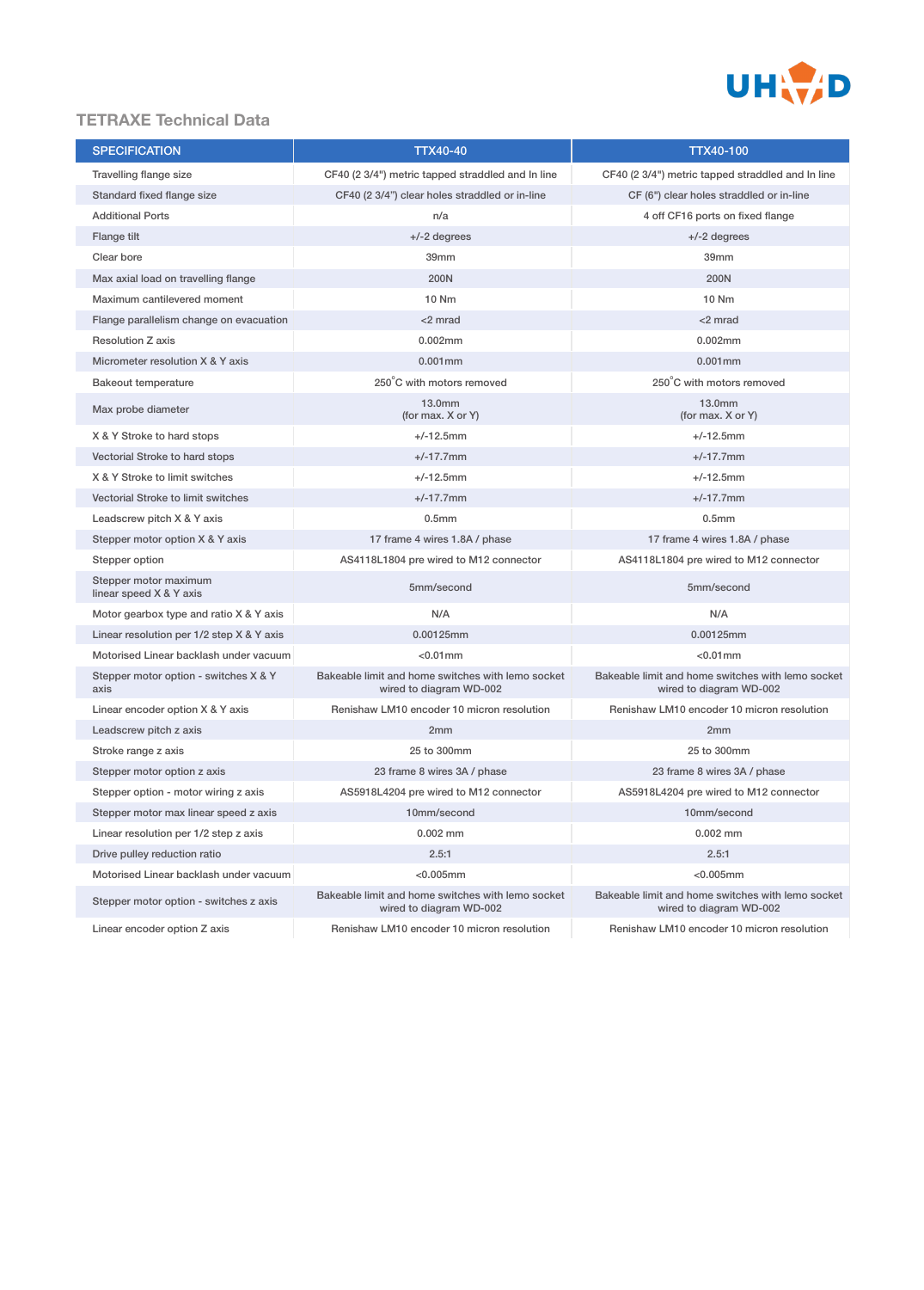

# **TETRAXE Technical Data**

| <b>SPECIFICATION</b>                                                                                                   | TTX63-63                                                                     | <b>TTX63-100</b>                                                             |  |
|------------------------------------------------------------------------------------------------------------------------|------------------------------------------------------------------------------|------------------------------------------------------------------------------|--|
| Travelling flange size                                                                                                 | CF63 (4 1/2") metric tapped straddled and In line                            | CF63 (4 1/2") metric tapped straddled and In line                            |  |
| Standard fixed flange size                                                                                             | CF63 (4 1/2") clear holes straddled or in-line                               | CF100 (6") clear holes straddled or in-line                                  |  |
| <b>Additional Ports</b>                                                                                                |                                                                              |                                                                              |  |
| Flange tilt                                                                                                            | $+/-2$ degrees                                                               | $+/-2$ degrees                                                               |  |
| Clear bore                                                                                                             | 65mm                                                                         | 65mm                                                                         |  |
| Max axial load on travelling flange                                                                                    | <b>200N</b>                                                                  | 200N                                                                         |  |
| Maximum cantilevered moment                                                                                            | 10 Nm                                                                        | 10 Nm                                                                        |  |
| Flange parallelism change on evacuation                                                                                | <2 mrad                                                                      | $<$ 2 mrad                                                                   |  |
| Resolution Z axis                                                                                                      | 0.002mm                                                                      | 0.002mm                                                                      |  |
| Micrometer resolution X & Y axis                                                                                       | $0.001$ mm                                                                   | $0.001$ mm                                                                   |  |
| <b>Bakeout temperature</b>                                                                                             | 250°C with motors removed                                                    | 250°C with motors removed                                                    |  |
| Max probe diameter                                                                                                     | 22.0mm<br>(for max. simultaneous X&Y)                                        | 22.0mm<br>(for max. simultaneous X&Y)                                        |  |
| X & Y Stroke to hard stops                                                                                             | $+/-15$ mm                                                                   | $+/-15$ mm                                                                   |  |
| Vectorial Stroke to hard stops                                                                                         | $+/-21$ mm                                                                   | $+/-21$ mm                                                                   |  |
| X & Y Stroke to limit switches                                                                                         | $+/-15$ mm                                                                   | $+/-15$ mm                                                                   |  |
| Vectorial Stroke to limit switches                                                                                     | $+/-21$ mm                                                                   | $+/-21$ mm                                                                   |  |
| Leadscrew pitch X & Y axis                                                                                             | 0.5 <sub>mm</sub>                                                            | 0.5 <sub>mm</sub>                                                            |  |
| Stepper motor option X & Y axis                                                                                        | 17 frame 4 wires 1.8A / phase                                                | 17 frame 4 wires 1.8A / phase                                                |  |
| Stepper option                                                                                                         | AS4118L1804 pre wired to M12 connector                                       | AS4118L1804 pre wired to M12 connector                                       |  |
| Stepper motor maximum<br>linear speed X & Y axis                                                                       | 5mm/second                                                                   | 5mm/second                                                                   |  |
| Motor gearbox type and ratio X & Y axis                                                                                | N/A                                                                          | N/A                                                                          |  |
| Linear resolution per 1/2 step X & Y axis                                                                              | 0.00125mm<br>0.00125mm                                                       |                                                                              |  |
| Motorised Linear backlash under vacuum                                                                                 | $< 0.01$ mm                                                                  | $< 0.01$ mm                                                                  |  |
| Stepper motor option - switches X & Y<br>axis                                                                          | Bakeable limit and home switches with lemo socket<br>wired to diagram WD-002 | Bakeable limit and home switches with lemo socket<br>wired to diagram WD-002 |  |
| Linear encoder option X & Y axis                                                                                       | Renishaw LM10 encoder 10 micron resolution                                   | Renishaw LM10 encoder 10 micron resolution                                   |  |
| Leadscrew pitch z axis                                                                                                 | 2 <sub>mm</sub>                                                              | 2mm                                                                          |  |
| Stroke range z axis                                                                                                    | 25 to 300mm                                                                  | 25 to 300mm                                                                  |  |
| Stepper motor option z axis                                                                                            | 23 frame 8 wires 3A / phase                                                  | 23 frame 8 wires 3A / phase                                                  |  |
| Stepper option - motor wiring z axis                                                                                   | AS5918L4204 pre wired to M12 connector                                       | AS5918L4204 pre wired to M12 connector                                       |  |
| Stepper motor max linear speed z axis                                                                                  | 10mm/second                                                                  | 10mm/second                                                                  |  |
| Linear resolution per 1/2 step z axis                                                                                  | $0.002$ mm                                                                   | $0.002$ mm                                                                   |  |
| Drive pulley reduction ratio                                                                                           | 2.5:1                                                                        | 2.5:1                                                                        |  |
| Motorised Linear backlash under vacuum                                                                                 | $<$ 0.005 $mm$                                                               | $<$ 0.005 $mm$                                                               |  |
| Bakeable limit and home switches with lemo socket<br>Stepper motor option - switches z axis<br>wired to diagram WD-002 |                                                                              | Bakeable limit and home switches with lemo socket<br>wired to diagram WD-002 |  |
| Linear encoder option Z axis                                                                                           | Renishaw LM10 encoder 10 micron resolution                                   | Renishaw LM10 encoder 10 micron resolution                                   |  |